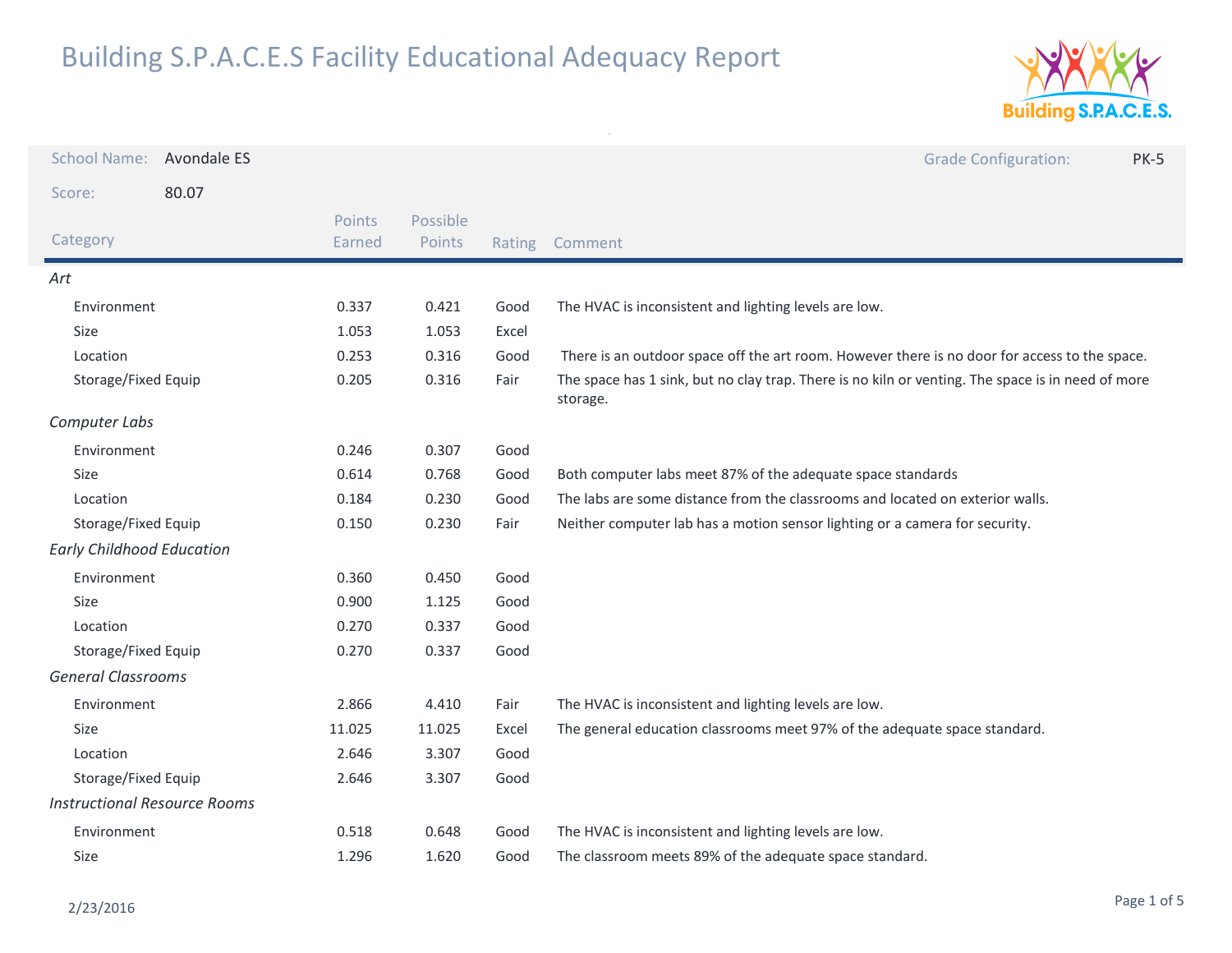

| <b>School Name:</b>                 | Avondale ES                     |                  |                    |        | <b>Grade Configuration:</b><br><b>PK-5</b>                                                                                                |
|-------------------------------------|---------------------------------|------------------|--------------------|--------|-------------------------------------------------------------------------------------------------------------------------------------------|
| Score:                              | 80.07                           |                  |                    |        |                                                                                                                                           |
| Category                            |                                 | Points<br>Earned | Possible<br>Points | Rating | Comment                                                                                                                                   |
| <b>Instructional Resource Rooms</b> |                                 |                  |                    |        |                                                                                                                                           |
| Location                            |                                 | 0.389            | 0.486              | Good   |                                                                                                                                           |
| Storage/Fixed Equip                 |                                 | 0.389            | 0.486              | Good   |                                                                                                                                           |
|                                     | Kindergarten & Pre-Kindergarten |                  |                    |        |                                                                                                                                           |
| Environment                         |                                 | 0.300            | 0.375              | Good   | HVAC is inconsistent and lighting levels are low.                                                                                         |
| Size                                |                                 | 0.938            | 0.938              | Excel  |                                                                                                                                           |
| Location                            |                                 | 0.225            | 0.282              | Good   |                                                                                                                                           |
| Storage/Fixed Equip                 |                                 | 0.225            | 0.282              | Good   |                                                                                                                                           |
| <b>Learning Environment</b>         |                                 |                  |                    |        |                                                                                                                                           |
| Learning Style Variety              |                                 | 3.600            | 4.500              | Good   |                                                                                                                                           |
| <b>Interior Environment</b>         |                                 | 1.170            | 1.800              | Fair   | The HVAC throughout the building is not effective, especially during the warmer months. The<br>lighting levels are low in the classrooms. |
| <b>Exterior Environment</b>         |                                 | 0.877            | 1.350              | Fair   | While there are spaces for learning outdoors, they need refurbishment before use as outdoor<br>learning spaces.                           |
| Environment                         |                                 | 0.702            | 0.877              | Good   | There is no natural light in this space. There is evidence of roof leaks. There are multiple ceiling<br>tiles in need of repair.          |
| Media Center                        |                                 |                  |                    |        |                                                                                                                                           |
| Size                                |                                 | 1.097            | 2.193              | Poor   | The media center meets 54% of the space standard.                                                                                         |
| Location                            |                                 | 0.526            | 0.658              | Good   |                                                                                                                                           |
| Storage/Fixed Equip                 |                                 | 0.526            | 0.658              | Good   | The media center does not have a sink.                                                                                                    |
| <b>Music</b>                        |                                 |                  |                    |        |                                                                                                                                           |
| Environment                         |                                 | 0.533            | 0.667              | Good   |                                                                                                                                           |
| Size                                |                                 | 1.667            | 1.667              | Excel  |                                                                                                                                           |
| Location                            |                                 | 0.400            | 0.500              | Good   |                                                                                                                                           |
| Storage/Fixed Equip                 |                                 | 0.400            | 0.500              | Good   |                                                                                                                                           |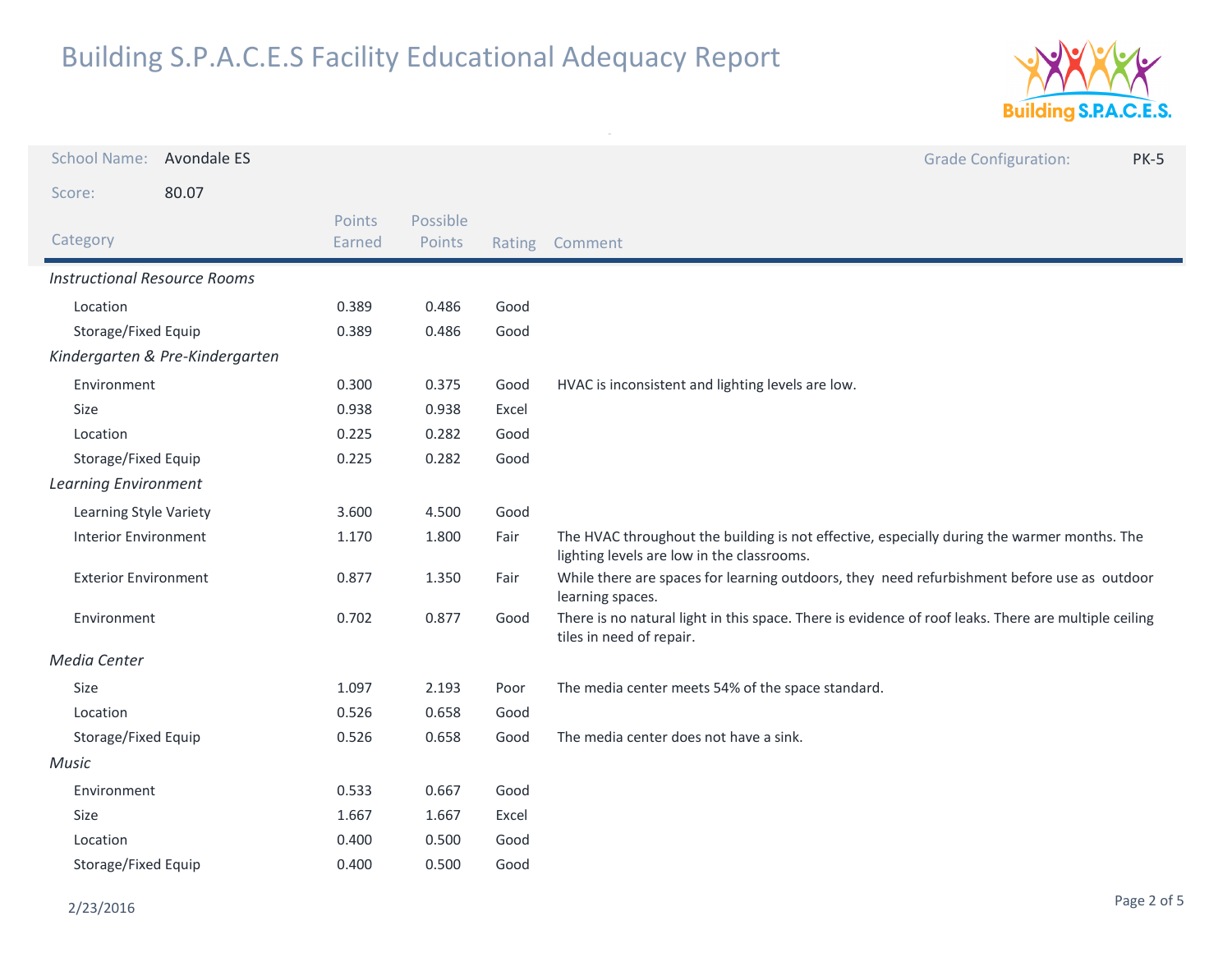

| <b>School Name:</b>             | Avondale ES                      |                  |                    |        | <b>Grade Configuration:</b><br><b>PK-5</b>                            |
|---------------------------------|----------------------------------|------------------|--------------------|--------|-----------------------------------------------------------------------|
| Score:                          | 80.07                            |                  |                    |        |                                                                       |
| Category                        |                                  | Points<br>Earned | Possible<br>Points | Rating | Comment                                                               |
| <b>Performing Arts</b>          |                                  |                  |                    |        |                                                                       |
| Environment                     |                                  | 0.435            | 0.544              | Good   | There is no ADA access to the stage. Lighting levels are low.         |
| Size                            |                                  | 1.088            | 1.360              | Good   |                                                                       |
| Location                        |                                  | 0.326            | 0.408              | Good   |                                                                       |
| Storage/Fixed Equip             |                                  | 0.326            | 0.408              | Good   |                                                                       |
| <b>Physical Education</b>       |                                  |                  |                    |        |                                                                       |
| Environment                     |                                  | 1.382            | 1.728              | Good   |                                                                       |
| Size                            |                                  | 3.456            | 4.320              | Good   |                                                                       |
| Location                        |                                  | 1.037            | 1.296              | Good   | The gym space cannot be secured from other parts of the campus.       |
| Storage/Fixed Equip             |                                  | 1.037            | 1.296              | Good   | The flooring in the gym is pulling away from the subfloor.            |
| <b>Science</b>                  |                                  |                  |                    |        |                                                                       |
| Environment                     |                                  | 0.000            | 0.450              | Unsat  |                                                                       |
| Size                            |                                  | 0.000            | 1.125              | Unsat  |                                                                       |
| Location                        |                                  | 0.000            | 0.337              | Unsat  |                                                                       |
| Storage/Fixed Equip             |                                  | 0.000            | 0.337              | Unsat  |                                                                       |
|                                 | Self-Contained Special Education |                  |                    |        |                                                                       |
| Environment                     |                                  | 0.346            | 0.432              | Good   |                                                                       |
| Size                            |                                  |                  | 1.080              | Good   |                                                                       |
| Location                        |                                  | 0.259            | 0.324              | Good   |                                                                       |
| Storage/Fixed Equip             |                                  | 0.259            | 0.324              | Good   |                                                                       |
| <b>Non-Instructional Spaces</b> |                                  |                  |                    |        |                                                                       |
| Administration                  |                                  | 1.842            | 2.302              | Good   |                                                                       |
| Cafeteria                       |                                  | 3.600            | 4.500              | Good   | There is no storage for tables and seating. The HVAC is inconsistent. |
| Food Service and Prep           |                                  | 4.467            | 5.584              | Good   | The dry storage area is currently insufficient.                       |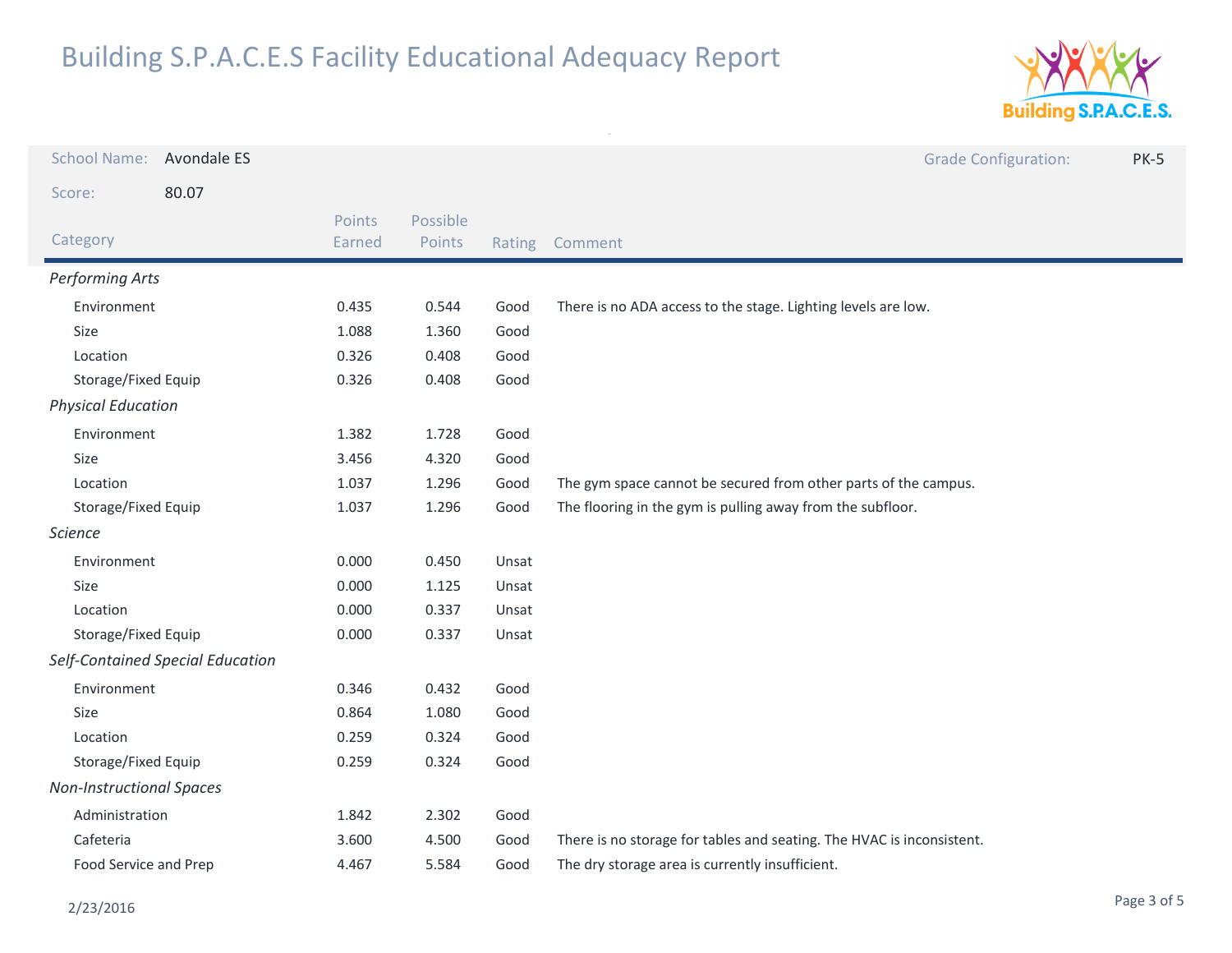

| <b>School Name:</b>              | Avondale ES                        |                  |                    |        | <b>Grade Configuration:</b><br><b>PK-5</b>                                                                                               |
|----------------------------------|------------------------------------|------------------|--------------------|--------|------------------------------------------------------------------------------------------------------------------------------------------|
| Score:                           | 80.07                              |                  |                    |        |                                                                                                                                          |
| Category                         |                                    | Points<br>Earned | Possible<br>Points | Rating | Comment                                                                                                                                  |
| <b>Non-Instructional Spaces</b>  |                                    |                  |                    |        |                                                                                                                                          |
| Clinic                           |                                    | 0.421            | 0.526              | Good   | There is 1 cot in the clinic. There is no sink with hot water.                                                                           |
| Counseling                       |                                    | 0.211            | 0.263              | Good   |                                                                                                                                          |
| <b>Custodial and Maintenance</b> |                                    | 0.360            | 0.450              | Good   |                                                                                                                                          |
| <b>Student Restrooms</b>         |                                    | 0.399            | 0.798              | Poor   | Ventilation is poor in the restrooms. Many stall doors need to be replaced. The are no urinal<br>partitions. There is a unisex restroom. |
| Faculty Work Space and Toilets   |                                    | 0.570            | 1.140              | Poor   | There is no sink. The space also lacks a counter and cabinet. The copy machine is located in<br>another room.                            |
| <b>Outside Spaces</b>            |                                    |                  |                    |        |                                                                                                                                          |
| Vehicular Traffic                |                                    | 1.440            | 1.800              | Good   |                                                                                                                                          |
| Pedestrian Traffic               |                                    | 0.701            | 0.876              | Good   |                                                                                                                                          |
| Parking                          |                                    | 0.365            | 0.731              | Poor   | There is an insufficient number of parking spaces.                                                                                       |
| Play Areas                       |                                    | 2.107            | 2.107              | Excel  |                                                                                                                                          |
| Safety and Security              |                                    |                  |                    |        |                                                                                                                                          |
| Fencing                          |                                    | 0.542            | 0.677              | Good   |                                                                                                                                          |
| Signage & Way Finding            |                                    | 0.720            | 0.900              | Good   |                                                                                                                                          |
| Ease of Supervision              |                                    | 2.160            | 2.700              | Good   |                                                                                                                                          |
| <b>Controlled Entrances</b>      |                                    | 0.292            | 0.450              | Fair   | There is no vestibule. There are no security cameras located at the rear of the school.                                                  |
| <b>Technology Readiness</b>      |                                    |                  |                    |        |                                                                                                                                          |
| IDF & MDF Environment            |                                    | 0.750            | 1.500              | Fair   | HVAC is inconsistent. The room housing the IDF -MDF equipment was too warm.                                                              |
| <b>Electrical Power</b>          |                                    | 1.000            | 1.000              | Good   |                                                                                                                                          |
|                                  | Equity of Access, Wireless & Drops | 1.000            | 1.000              | Good   |                                                                                                                                          |
| <b>LAN Connectivity</b>          |                                    | 1.500            | 1.500              | Good   |                                                                                                                                          |
| <b>WAN Backbone</b>              |                                    | 1.000            | 1.000              | Good   |                                                                                                                                          |
| <b>LAN-WAN Performance</b>       |                                    | 1.000            | 1.000              | Good   |                                                                                                                                          |